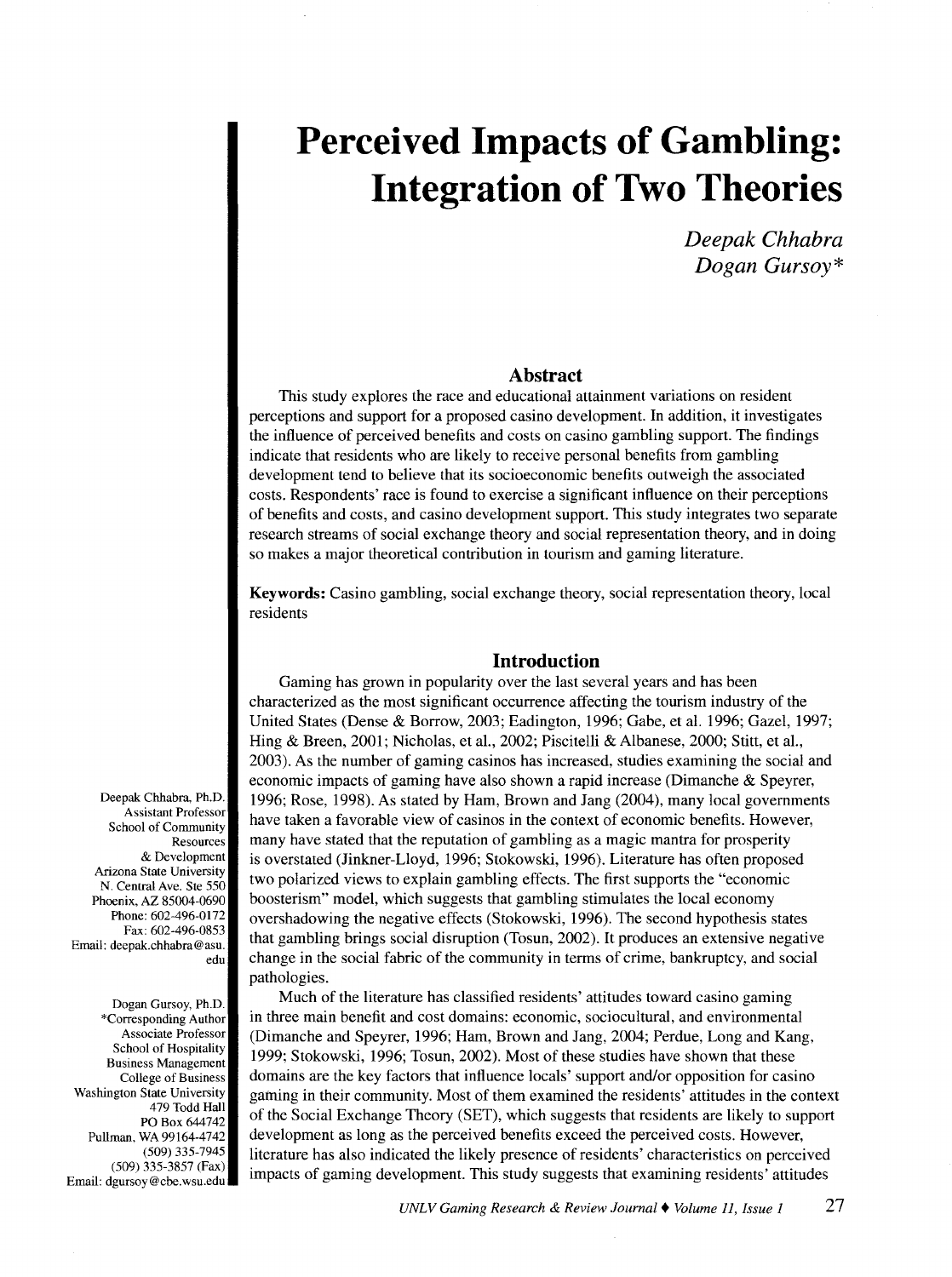toward gaming in the context of SET alone does not suffice to explain resident support for tourism. Social representations such as race, educational attainment, and annual household income are important predictors that are likely to influence support. The aforementioned predictors are grouped under SRT (Social Representation Theory) for the purpose of this study.

This study attempts to examine the residents' attitudes and their opposition/support for a casino gaming development prior to the development of a casino in the Black Hawk County of Iowa (United States) utilizing both SET and SRT. The population of Black Hawk County was estimated to be 123,300. The majority of the county's population resides in the Waterloo-Cedar Falls metro area. Waterloo is the county seat and provides an ideal location to capture gambling spending in Iowa. Currently, Iowa has seventeen casinos, four of which belong to the tribal Indians. Two of the non-tribal casinos have racetracks which were levied a higher tax rate as compared to the riverboats. Recently, a Supreme Court (Iowa) ruling stated that an unequal tax rate levied by the State of Iowa was in violation of the law. This resulted in the reduction of tax rate for the racetracks from 32% to 20% with the State owing \$40 million to the race tracks. The Iowa Gaming Association suggested casino expansion as a way to recapture the lost dollars (Iowa Gaming & Racing Commission, 2004). After the 2003 referendum, which resulted in several counties voting for excursion boat expansion, Iowa Legislative Council instructed the Iowa Racing and Gaming Association to lift the moratorium issued in 1998. Consequently, four new licenses were approved. Waterloo in Black Hawk County was the recipient of one of the licenses.

Even though the impacts of casino gaming have been examined by previous studies, this study distinguishes itself in two ways: it is one of the few studies that looks at the impact perceptions while exploring race variations in casino gambling support; and it further provides empirical support to the SET and SRT frameworks. The focus of this study is the African Americans and the White Americans and the educational attainment of the residents who live in the Black Hawk County of Iowa.

# **Resident Support Theories and Gambling**

#### *Socioeconomic Impact Theories*

Most of the studies that examined residents' support for any form of tourism development have used SET as a predominant theoretical base (Andriotis & Vaughan, 2003; Gursoy & Rutherford, 2004; Gursoy, et al., 2002; Jurowski, et al., 1997; Sirakaya,

et al., 2002). Basic tenet of the SET is that locals are likely to participate in an exchange if they believe that they are likely to gain benefits without incurring unacceptable costs. If locals perceive that the benefits are greater than the costs, they are inclined to be involved in the exchange and, thus endorse future development in their community (Gursoy & Rutherford, 2004).

Thus, SET suggests that people analyze and review an exchange based on the benefits and costs derived from the change. "Residents who perceive themselves as benefiting from tourism are likely to view it positively, while residents who perceive themselves as incurring costs are likely to view tourism as negatively (McGhee & Andereck, 2004: 134). However, Gursoy & Rutherford (2004) suggest that these benefits and cost perceptions of impacts are not mutually exclusive. A change in perceptions of one type of impact is likely to influence the perceptions of other types. If residents perceive one impact factor as more important than others, it is likely that the perception of that impact factor will influence the perceptions of other impact factors. For example, if one has a very strong perception of economic benefits, this is likely to influence his/her perceptions of social and cultural impacts. In other words, the most salient perceived impact is likely to influence the perception of all other impacts.

SRT is concerned with "describing and understanding how and what people think

*Residents who perceive themselves as benefiting from tourism are likely to view it positively.*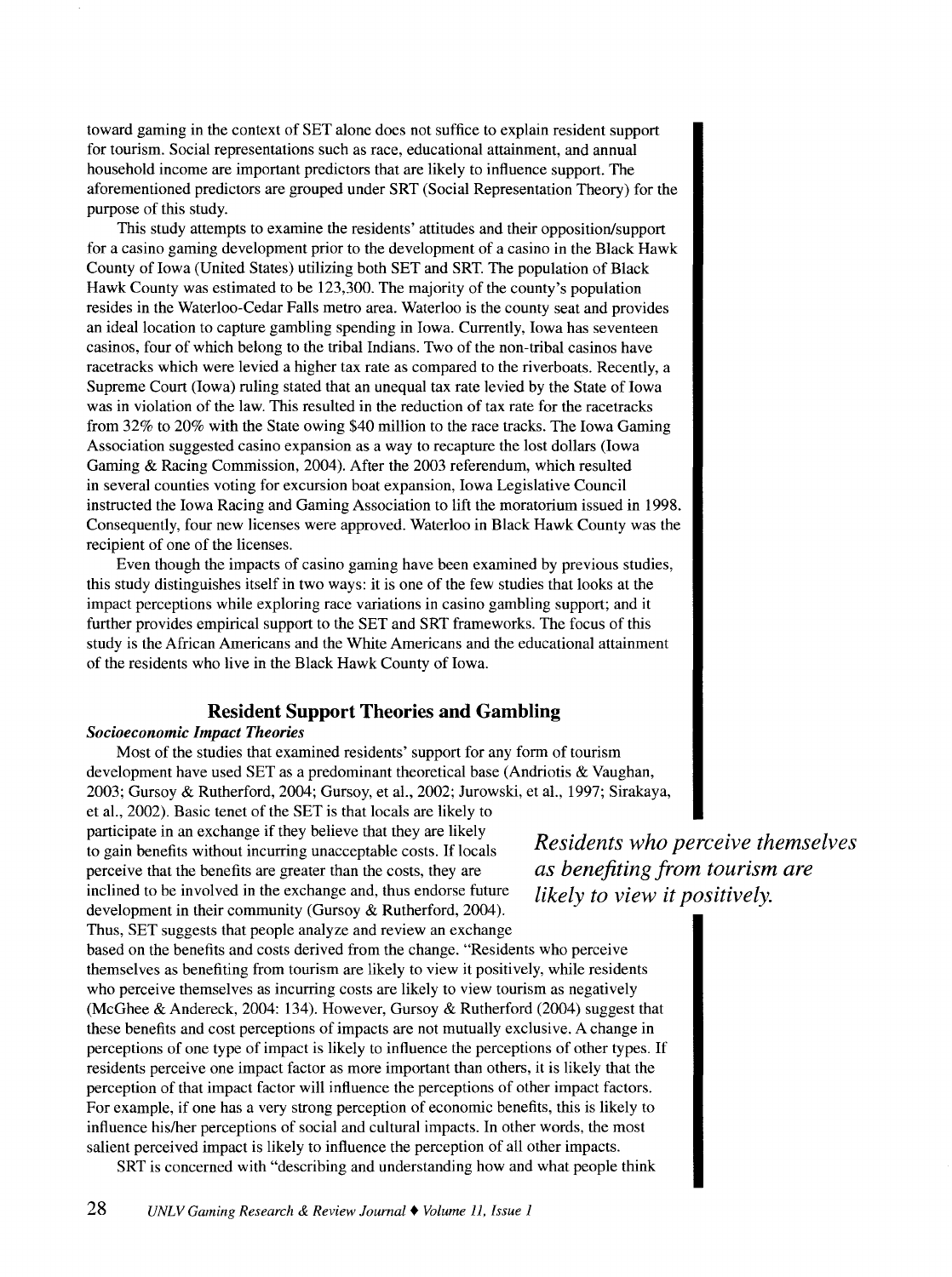in their ongoing everyday experiences and how a wider social reality influences these thoughts. Social representations can be seen as incorporating the stock of common knowledge" (Pearce, et al., 1996, p. 36). Social representations can be described as myths, knowledge, images, ideas, and thoughts about something that is a matter of social interest in tourism (Moscovici, 1981). According to Fredline & Faulkner (2000), representations are homogenous across people within a group even though all groups might not be constant and adhesive. Community groups need to be identified to understand their perceptions. This study uses race and educational attainment to identify community sub-groups. Previous studies suggest that racial characteristics (Faulkner  $\&$ Tides well, 1997) and educational attainment of community members (Hsu, 1998; Perdue, et al., 1995) can have a significant influence on local perceptions of impacts and on their support/opposition for any form of tourism development.

#### *Theoretical frameworks in the context of casino gambling impacts*

A review of literature suggests three commonly used theoretical frameworks explaining resident perceptions toward impacts of casino gaming: namely, social disruption theory, social carrying capacity, and SET. Social disruption hypothesis . "postulates that boomtown communities initially enter into a period of generalized crisis, resulting from the transitional stress of sudden, dramatic increase in demand for public services and community infrastructure" as a result of casino introduction (Perdue, et al., 1999: 166). In due course of time residents adapt by increasing public services and making necessary infrastructure improvements. In other words, the social disruption theory envisages an initial decline in the resident quality of life followed by improvement and adaptation (Perdue, et al., 1999; Lee, et al., 2003). Hsu (2000) indicated time lapse to be the significant predictor of perceptions and discovered it to have a positive influence on perceptions. Before and after casino development time influence was also reported by Lee, et al., (2003). The perceived impacts were found to be more negative before the casino's opening but their negativity diluted at later stages (post-casino opening). The social carrying capacity theory, on the other hand, stipulates that residents demonstrate positive attitudes during the initial stages of casino development. However, these attitudes reverse when the change exceeds the carrying capacity of the community (Lee, et al., 2003; Perdue, et al., 1999). Next, SET derives its premise from benefit exchange. It postulates that "those that benefit most from the casino should show the greatest support for it" (Stitt, et al., 2003: 189).

Several studies have provided support for the aforementioned theories. Perdue, et al., (1999) reported support for the social disruption hypothesis. Their study of eight communities in Colorado showed that the initial period of crisis transformed into adaptation and harvesting of economic benefits. Confirming the social carrying capacity theory, Allen, et al. (1998) reported that resident perceptions took a downward trend with the unprecedented increase in casino gaming opportunities. Long, et al. (1990) also reported a decline in the favorable attitude of residents with increasing levels of tourism development. Similar results were reported by Carmichael, et al. (1996).

While social disruption and social carrying capacity theories have provided explanations for resident perceptions and attitudes, SET has been advocated as the most appropriate framework for explaining residents' perceptions on the impact of gambling tourism (Giacopassi & Stitt, 1993; Ham, et al., 2004; Jurowski, et al., 1997; Lee & Back, 2006; Pizam & Pokela, 1985; Stitt, et al., 2003). Perdue, et al. (1999) in their study, revealed a correlation between employment benefits generated by the casinos and positive perceptions of quality of life. Similar results were supported by Roehl's study (1994) that compared resident perceptions over two time periods (1975 and 1992) and reported positive perceptions based on employment benefits accrued. However, this influence has not been consistent across all studies. A non-significant employment opportunities effect was reported by Perdue, et al. ( 1999) on perceived quality of life. Lee & Back (2006) postulated the influence of SET by showing benefits to be the most important indicator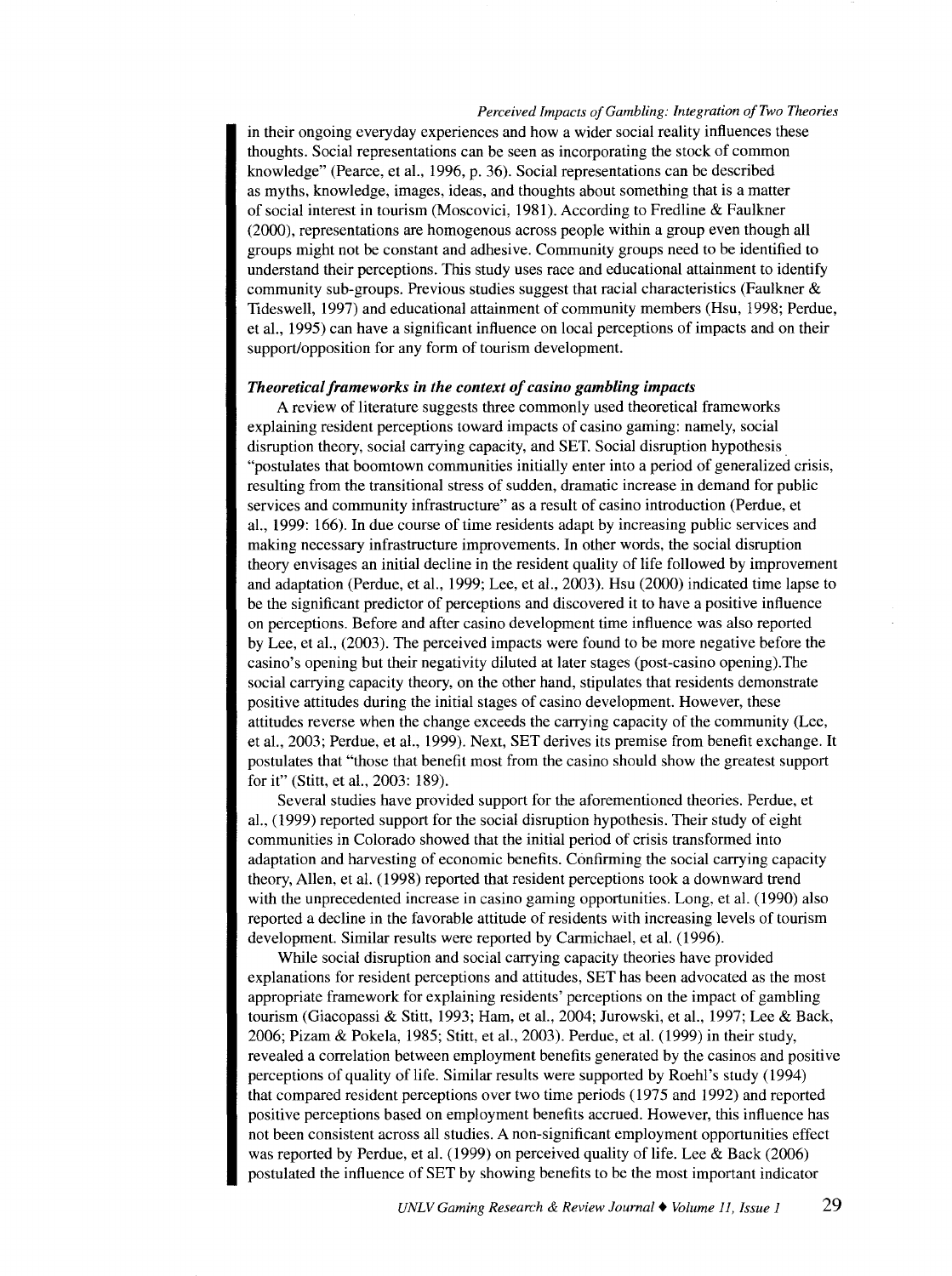in resident's support for casino development in South Korea. The casino's positive economic impact was reported as the most significant predictor of resident positive support level. Caneday  $\&$  Zeiger (1991) findings provided further support by reporting that residents' perceptions of social and economic impacts of gaming and their support were likely to be influenced by the fact whether they received personal benefits from it.

Conversely, literature shows that lack of benefit perceptions has generated less support. Pizam & Pokela (1985) reported a lack a support for casino gaming when they examined the attitudes of all residents. Residents' lack of support was argued to be based on the fact that they did not believe that jobs created by the casinos would improve their standard of living (Ham, et al., 2004). Similar concerns were reported by Giacopassi  $\&$ Stitt (1993). Long, et al. (1994) indicated positive attitude of residents toward gambling but these did not suffice to garner support for further expansion. In other words, the residents were uncertain about a better environment in terms of living. Literature thus provides mixed support for SET.

In addition, several factors have been reported to act as mediating influences on SET. According to Andereck, et al. (2005: 1073), "while social exchange theory may be a potentially useful framework, alternatively it may be an incomplete structure for understanding response to tourism phenomena." This calls for the need to identify mediating factors to fully explain the dynamism of resident perceptions. The casino's positive economic *impact was reported as the most significant predictor of resident positive support level.* 

For example, literature has indicated that local residents' education level and their length of residency were likely to mediate their perception of casino gaming and influence the level of support (Hsu, 1998; Perdue, et al., 1995). Education was found to have a positive correlation with gambling support (Hsu 1998). In a follow up study, Hsu (2000) investigated the influence of declined perceptions on the casino gambling impact and reported a non-significant influence of demographic variables.

Various resident characteristic influences were explored by Perdue, et al. ( 1995) and Ham, et al. (2004). Ham et al. (2004) tested the proposition of the influence of demographics and socioeconomic characteristics on resident's support for casino gaming. The authors found that education, employment status, and religion exercised a significant influence on residents' tendency to support casino gaming. Religion was presented as a variable with three categories: Catholic, Baptist, and other Christian. The results of their logistic regression model indicated that Catholics were most likely to be casino gaming proponents.

In summary, several factors have been investigated for their likely influence on the SET framework ranging from education, time influence (post-casino and pre-casino periods), length of residency, employment opportunities, and residents' demographic and socioeconomic characteristics. However, no consistent results have been reported across different studies. Generally, no coherent relationships have appeared when testing the connection between demographic variables and perceptions and support (Andereck, et al., 2005). The disparity in results indicates that the mediating influences between resident perceptions and support or opposition towards casino gaming are not universal. This could be because of lack of assessment over time to determine the influence of social disruption and social carrying capacity theories. In addition, as appropriately stated by Hsu (2000: 391), "impacts are unique to individual communities due to their history, economic structure, population composition, preexisting infrastructure, and tourism/ planning development patterns." Furthermore, except for Ham, et al. (2004 ), none of the aforementioned studies explored the influence of ethnicity or religion. The influence of race and ethnicity in their role as mediating factors merits research.

In summary, SET in itself does suffice to provide a complete picture of the underlying relationships among perceived impacts, personal benefits, and support. The need to combine various mediating effects to provide a complete picture of causality shows the impetus for this study. This study proposes a gambling tourism support model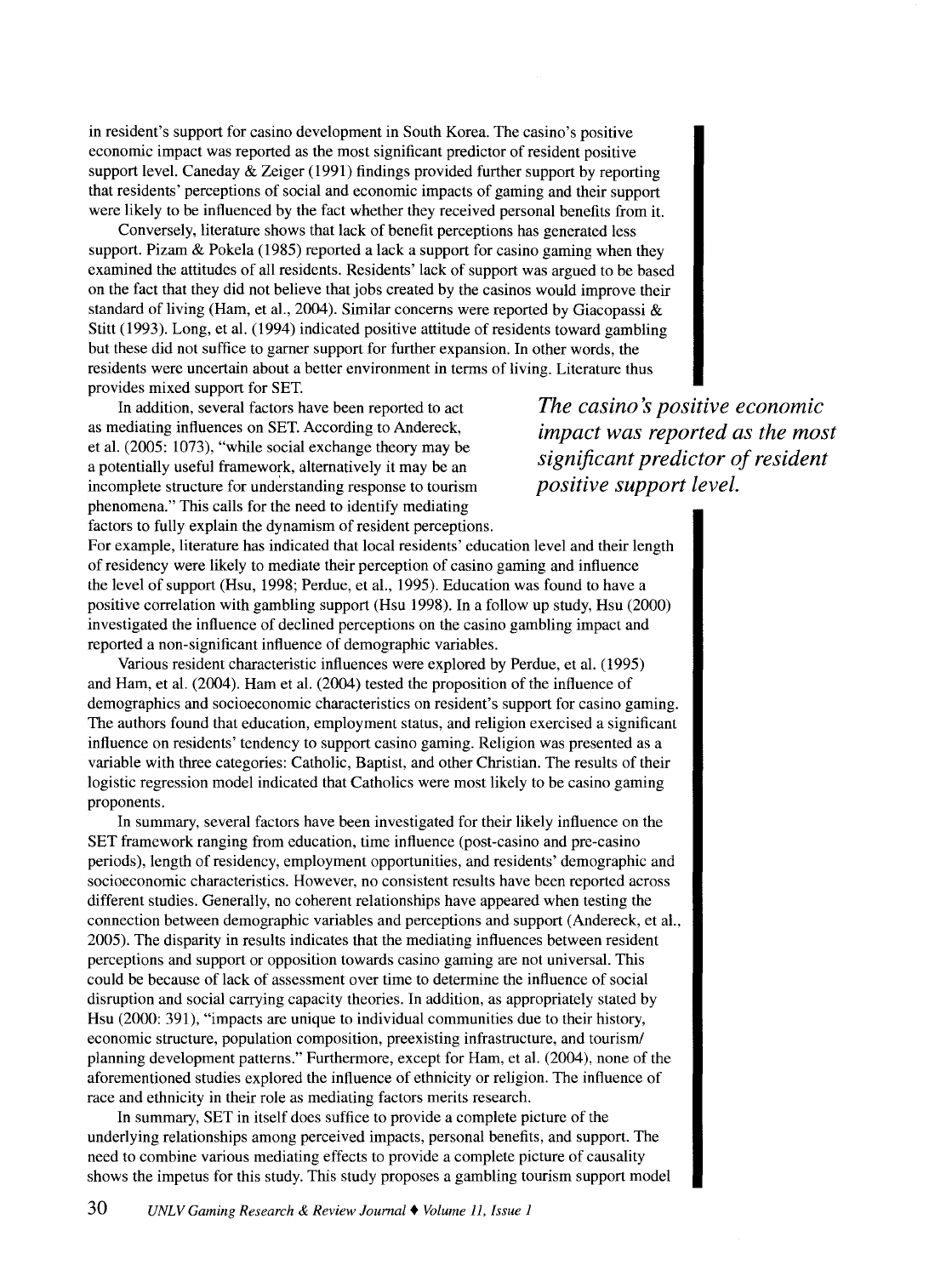(GTSM) (Figure 1). The proposed model suggests that the level of residents' positive and negative perceptions is likely to influence their support/opposition for gaming development. However, their perceptions are likely to be mediated by the expected personal benefits. The model also proposes that personal characteristics and race are likely to influence residents' perceptions and are also likely to have a direct impact on support or opposition. In the proposed model, residents' positive and negative perceptions and the expected benefits from the development represent the SET and resident demographic (age and gender), socioeconomic (education and annual household income), and race characteristics represent the SRT. The proposed model is tested utilizing regression analysis to measure the influences of various factors on perceptions, and the subsequent influence of both the personal characteristics and perceptions on support for proposed gaming development.



#### **Figure 1: Gambling Tourism Support Model (GTSM)**

#### **Methodology**

A self-administered survey questionnaire was used to collect data. A preliminary list of measurement items was initially gleaned from literature review pertaining to residents' perception of casino impacts. To ameliorate validity and ensure wording clarity, the list was reviewed by a panel of academics with expertise in tourism impacts and local residents. Feedback on appropriateness of items was obtained and the comments were incorporated. The list of items was further polished by pilot testing it on a small sample of local residents intercepted at two geographically dispersed public parks. Thirty-two items of resident perceptions were finally selected. The items were posed both in positive and negative voices and the residents were asked to agree or disagree with the items. The levels of agreement were indicated on a 5-point Likert-type scale ranging from 5= strongly agree and 1= strongly disagree. Factor analysis procedure was used to examine their dimensional validity and inter-correlation (Lee, et al. 2003).

Data were collected in the Fall of 2004 through a multiple sampling technique, which involved brief intercepts with self-administered questionnaires. Only the head of the households and residents who had lived for a minimum of 5 years were interviewed and locations were public areas and the respondents' homes. During the contact, each member of the sample was informed of the study purpose and assured anonymity.

The snow-ball method was used to locate additional subjects. The work locations and the church were targeted for this technique. Several respondents were requested to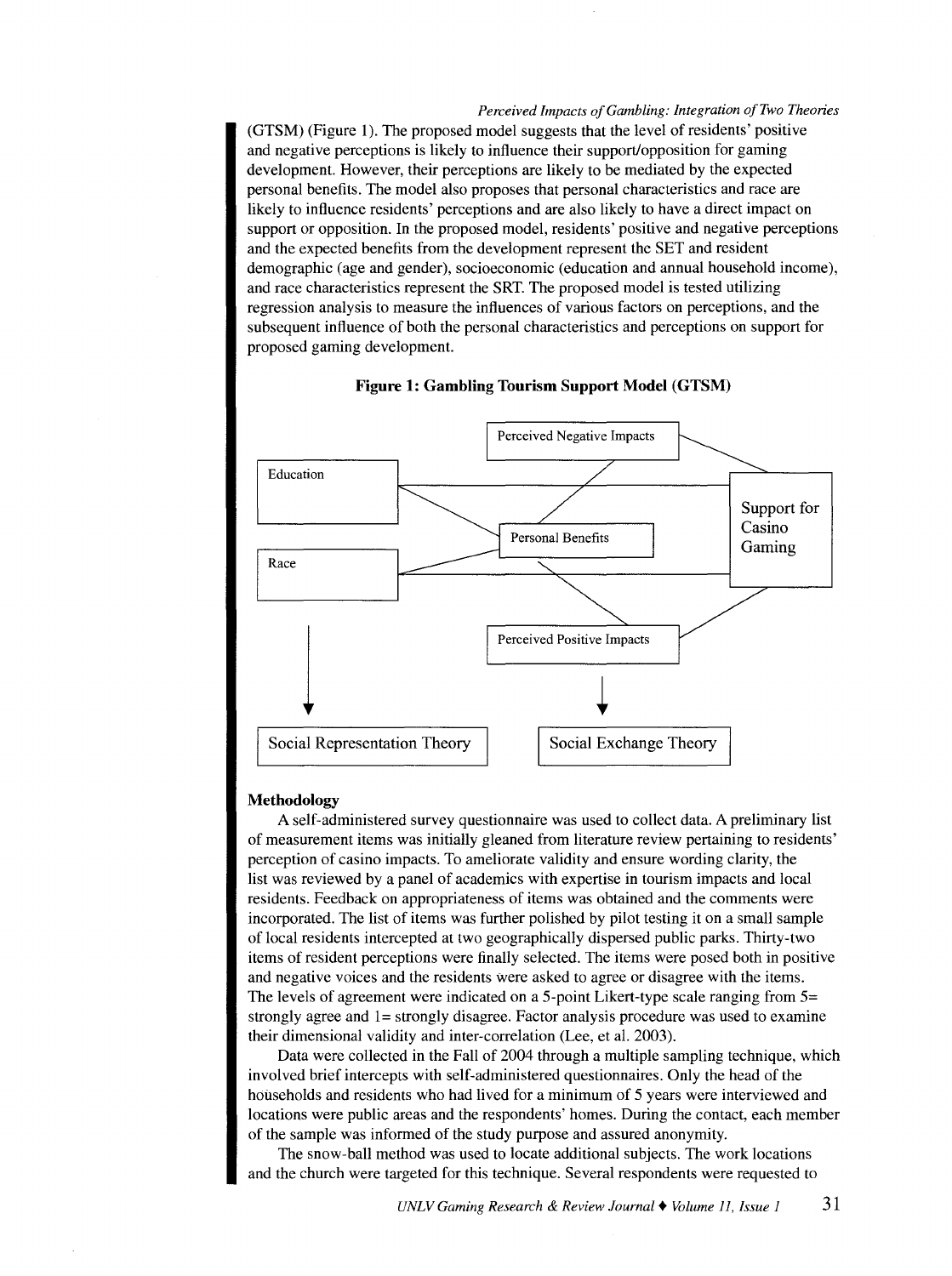pass the survey on to their colleagues at work and at the church. A self-addressed stamped envelope was provided. A total of 511 surveys were distributed. A total of 408 surveys were collected and the response rate was 79.8%. Approximately 60% of the surveys were obtained by intercepts at public parks, 30% were collected from home, and 10% from the snowballing technique. The survey was equally distributed among the African American and White American population groups.

Data were analyzed using multiple methods. Univariate analysis provided descriptive statistics for all the variables. To detect scale dimensionality, an exploratory factor analysis (EFA) with a principal component method with varimax rotation was used. The negative worded item scores were reversed before factor analysis. The appropriateness of factor analysis is determined by examining the Kaiser-Meyer-Olkin measure of sampling adequacy and the Bartlett's test of sphericity. A value of .60 or above from the Kaier-Meyer-Olkin measure of sampling adequacy test indicates that the data are adequate for exploratory factor analysis (Tabachnick & Fidel, 1989). A significant Bartlett's test of sphericity is also required. Reliability analysis of the items was performed in two stages. The first stage was directed at the Cronbach alpha coefficient and the second stage focused on the evaluation of item-to-item correlation scores of the items in each scale (factor analysis).

Multiple regressions were used to examine the effect of variables used in the study on support for casino development while controlling for age, gender, income, and number of children in the household. Social representation was represented by the educational attainment and the race variables. The race variable was dichotomous with African Americans  $= 1$  and White Americans  $= 0$ . The education variable was a polytomous variable because it had more than two categories. Grad school was a dummy variable with grad school  $=1$  and the rest of the education categories  $= 0$ , secondary school was a dummy variable with secondary school  $=1$  and the rest  $=0$ , high school diploma was a dummy variable with high school diploma=1 and the rest =0, bachelor's degree was a dummy variable with bachelors degree=  $1$  and the rest  $=0$ , and masters or doctorate degree was a dummy variable with masters or doctorate degree = 1 and the rest of the education  $categorical = 0$ .

SET was represented by the following scales: social benefits, social costs, economic benefits, economic costs, infrastructure benefits, infrastructure costs, and environment costs. The casino development was a Likert scale item stating "I am glad we are going to have a casino on our area." Some of the controlled variables were dummy variables. Gender was a dummy variable with male=1 and female=0, less than \$50,000 income was a dummy variable with less than \$50,000=1 and the rest =0, between \$50,000 and \$99,999 was a dummy variable with between  $$50,000$  and  $$99,999 = 1$  and the rest =0, between \$100,000 and \$149,999 was a dummy variable with between \$100,000 and \$149,999=1 and the rest=0, and above  $$150,000$  was a dummy variable with above  $$150,000 =1$  and the rest =0. Age and number of children in the household were continuous variables.

## **Results**

Examination of the demographic characteristics of the respondents indicated that there were more female respondents among the White Americans  $(56%)$  than the African Americans (52%). The annual household income of majority of the African Americans was less than \$50,000 while the majority of the White Americans earned an annual household income between \$50,000 and \$99,999. Approximately 18% of the White Americans were in the above \$100,000 category compared to the African Americans (6%). Children per household and household size were approximately similar for both the population groups.

Thirty-two variables represented perceptions of the respondents. Table l provides average rating of these perceptions by each population group. The results indicate that the African Americans in general agreed more with the benefits and disagreed more with the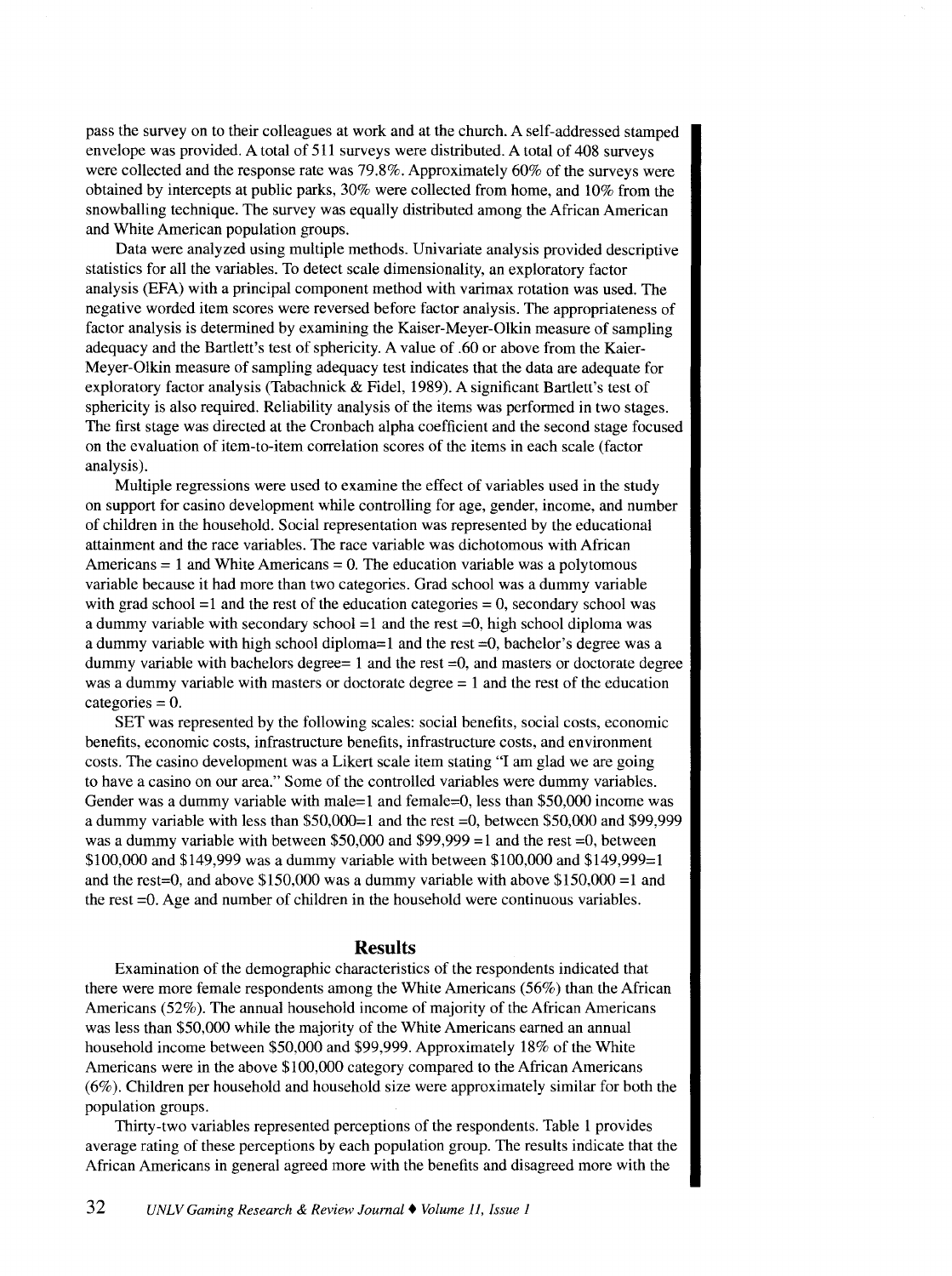African

White

costs than the White Americans. One way ANOVA tests were conducted to determine the differences on individual impact perceptions between the two race groups. Statistically significant differences were noted between the two groups on traffic congestion  $(F= 8.56;$  $p\leq$  .01) and driving hazards (F= 5.68;  $p\leq$  .05). Significant differences were also observed between the two race groups on three social cost items: borrowing money to gamble  $(F=$ 4.56;  $p \leq .05$ ), divorce rates (F=8.72;  $p \leq .01$ ), and assumed bankruptcies resulting from gambling (F=6.78;  $p \le 0.01$ ). The ANOVA tests indicated that the White Americans were more concerned about the aforementioned issues than the African Americans.

## **Table 1: Respondent Perceptions (Average Rating)**

|                                                                      | Americans       | Americans       |
|----------------------------------------------------------------------|-----------------|-----------------|
| Local residents will borrow money to gamble                          | $2.6$ (N=199)   | 3.2 ( $N=207$ ) |
| Local residents will loose interest in their work                    | $2.3$ (N=200)   | $2.6$ (N=206)   |
| Alcoholism will increase                                             | $2.4$ (N=200)   | $2.8(N=207)$    |
| Divorce rates will increase                                          | $2.3$ (N=200)   | $3.0$ (N=207)   |
| Losing and quitting jobs will become frequent                        | $2.5$ (N=200)   | $2.8(N=207)$    |
| Bankruptcies will result                                             | $2.6(N=199)$    | 3.4 ( $N=206$ ) |
| Prostitution will result                                             | $2.0$ (N=199)   | $2.4$ (N=207)   |
| Negative thoughts of life will result                                | $3.0$ (N=200)   | $3.5$ (N=206)   |
| Local residents will engage in illegal activities                    | $3.2(N=200)$    | $2.8(N=207)$    |
| Attendance will decrease in other entertainment centers              | $2.1$ (N=197)   | 3.4 $(N=206)$   |
| Traffic congestion will result                                       | $2.5$ (N=200)   | 3.1 $(N=207)$   |
| Driving hazards will increase                                        | $2.4$ (N=200)   | 3.1 $(N=207)$   |
| Noise levels will increase                                           | $2.5$ (N=199)   | $2.9$ (N=204)   |
| Price of real estate will increase                                   | $2.4$ (N=200)   | $2.9$ (N=207)   |
| Prices of goods and services will increase                           | $2.6$ (N=200)   | $2.6$ (N=207)   |
| Size of crowds will reduce my enjoyment                              | $2.5$ (N=198)   | $2.6$ (N=206)   |
| Crime will increase                                                  | $2.7(N=200)$    | $2.5$ (N=206)   |
| Construction of facilities will negatively affect the environment    | $3.2$ (N=197)   | $2.7(N=207)$    |
| Vandalism will increase                                              | $2.3$ (N=197)   | $2.6$ (N=207)   |
| New and improved facilities will be built                            | 3.3 $(N=200)$   | 3.3 $(N=207)$   |
| More investment will be attracted                                    | $3.7(N=200)$    | $3.7(N=207)$    |
| Roads and public facilities would be kept at a high standard         | $3.2(N=200)$    | $3.2(N=206)$    |
| More opportunities for cultural exchange                             | $3.1$ (N=197)   | 3.1 $(N=205)$   |
| More opportunities to meet new people                                | $3.4(N=200)$    | 3.1 $(N=206)$   |
| Quality of recreation opportunity will increase                      | 3.5 ( $N=200$ ) | 3.3 $(N=206)$   |
| Residents' pride will increase                                       | $3.7 (N=198)$   | $2.9(N=206)$    |
| Tax base will increase                                               | $3.7(N=200)$    | 4.0 $(N=206)$   |
| Tourism related businesses will receive an economic boost            | $4.0$ (N=200)   | 4.1 ( $N=206$ ) |
| Employment opportunities will increase                               | 4.3 $(N=200)$   | $4.0$ (N=206)   |
| It will be a waste of tax payers money                               | $2.0$ (N=200)   | $2.1(N=207)$    |
| Area businesses will be negatively affected                          | $2.1$ (N=199)   | $2.3$ (N=207)   |
| High spending visitors will negatively affect our standard of living | $2.3$ (N=200)   | $2.2(N=207)$    |
|                                                                      |                 |                 |

Before conducting an exploratory factor analysis, the results of the Kaier-Meyer-Olkin measure of sampling adequacy and the Bartlett's test of sphericity were examined. Both tests indicated that it was appropriate to perform a factor analysis on 32 perception items. Four criteria (eigenvalue, variance, scree plot, and residuals) were used to determine the number of dimensions (factors).

The result of the principle component factor analysis with varimax rotation indicated that there were seven underlying dimensions (factors). In order to make sure that each factor identified by EFA has only one dimension and each attribute loads only on one factor, attributes that had factor loadings of lower than .50 and attributes loading on more than one factor with a loading score of equal to or greater than .50 on each factor are eliminated from the analysis (Hattie, 1985). This procedure resulted in the elimination of three items (crime will increase, vandalism will increase, and size of crowds will reduce my enjoyment). All the remaining loadings were positive. As presented in Table 2, the first factor was named "social costs", the second factor was named "infrastructure costs", the third factor was named "social benefits", the fourth factor was named "infrastructure benefits", the fifth factor was named "economic costs", the sixth factor was named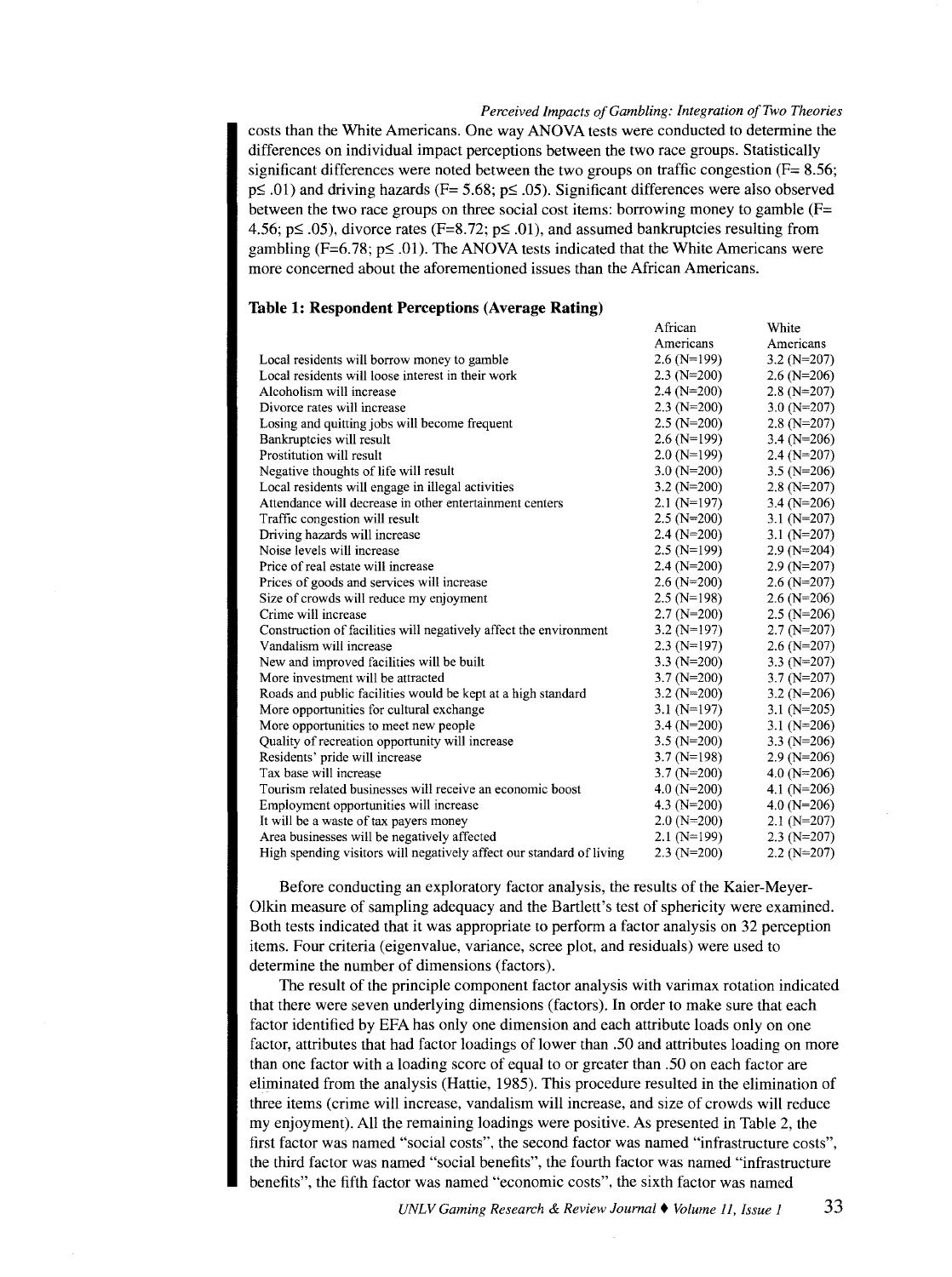"environment costs", and the seventh factor was named "economic benefits". The Cronbach alpha coefficients were within the recommended level of .60 and .71 (Nunnally & Bernstein, 1994). Scale and their alphas were as follows: economic benefits (.71), economic costs (.70), social benefits (.68), social costs (.70), infrastructure benefits (.69), and infrastructure costs (.67). Alphas within the range of .60 and .70 have been reported by several studies. Lee, et al. (2003) in their study considered all factors with a reliability level above .60 acceptable. Perdue, et al. (1999) reported alpha values of above .70 for all factors with the exception of community involvement scale (.68).

| Factor                         |                                                             | Factor  | Variance  |
|--------------------------------|-------------------------------------------------------------|---------|-----------|
|                                |                                                             | Loading | Explained |
| <b>Social Costs</b>            | More family quarrels will result                            | .670    | 31.7%     |
|                                | Frequent losing/quitting of jobs will happen                | .666    |           |
|                                | Local residents will borrow money to gamble                 | .658    |           |
|                                | Local residents will engage in illegal activities           | .731    |           |
|                                | Local residents will lose interest in their work            | .720    |           |
|                                | Alcoholism will increase                                    | .748    |           |
|                                | Prostitution will result                                    | .655    |           |
|                                | Divorce rates will increase                                 | .749    |           |
|                                | Bankruptcies will result                                    | .690    |           |
| <b>Infrastructure Costs</b>    | Driving hazards will increase                               | .676    | 8.7%      |
|                                | Noise levels will increase                                  | .694    |           |
|                                | Traffic congestion will increase                            | .589    |           |
| Social Benefits                | Cultural exchange opportunities will be there               | .707    | 6.7%      |
|                                | Local residents' pride will increase                        | .699    |           |
|                                | Quality of recreation opportunities will increase           |         |           |
|                                | Opportunity will be there to meet new people                | .503    |           |
| <b>Infrastructure Benefits</b> | More investment will result                                 | .762    | 5.8%      |
|                                | Roads and public facilities will be kept at a high standard | .571    |           |
|                                | New and improved recreation facilities will be built        | .726    |           |
| <b>Economic Costs</b>          | High spending visitors will create a negative effect on     | .503    | 4.4%      |
|                                | local standard of living                                    |         |           |
|                                | Negative effect on area businesses will happen              | .762    |           |
|                                | Local taxpayers money will be wasted                        | .601    |           |
| <b>Environment Costs</b>       | Natural environment will be destroyed                       | .560    | 4.3%      |
| <b>Economic Benefits</b>       | Tax base will increase                                      | .581    | 3.6%      |
|                                | Local tourism businesses will receive an economic boost     | .571    |           |
|                                | Employment opportunities will increase                      | .554    |           |

# **Table 2: Factor** Analysis of **Perception** Items

Influence of perceived personal social and economic benefits on the seven dimensions (factors) were examined using bivariate regression analyses. All the models were found to be significant a  $p \leq .05$ . The results revealed that perceived personal benefits significantly influence residents' attitudes towards general socioeconomic benefits. In addition, they also reduced the perceptions of costs associated with gambling. Next, influence of race on these perceptions was examined. The results are presented in Table 3. Race was regressed on all seven-perception categories that represented

benefits and costs while controlling for age, gender, and annual household income. Three out of seven regression models were significant. The African Americans disagreed more than the Whites on social costs while no racial differences were observed on perceptions of economic benefits and costs and infrastructure benefits. The African Americans perceived infrastructure costs to be less than the Whites. However, no differences were observed between the two population groups with regard to environment costs. In other words, the African Americans and White Americans perceived similar benefits with regard to the

*The African Americans disagreed more than the Whites on social costs while no racial differences were observed on perceptions of economic benefits and costs and infrastructure benefits.* 

economy and infrastructure. Both the groups also perceived similar environment costs.<br>  $1.1 \times 1000 \text{ N}$   $1.1 \times 1000 \text{ N}$   $1.1 \times 1000 \text{ N}$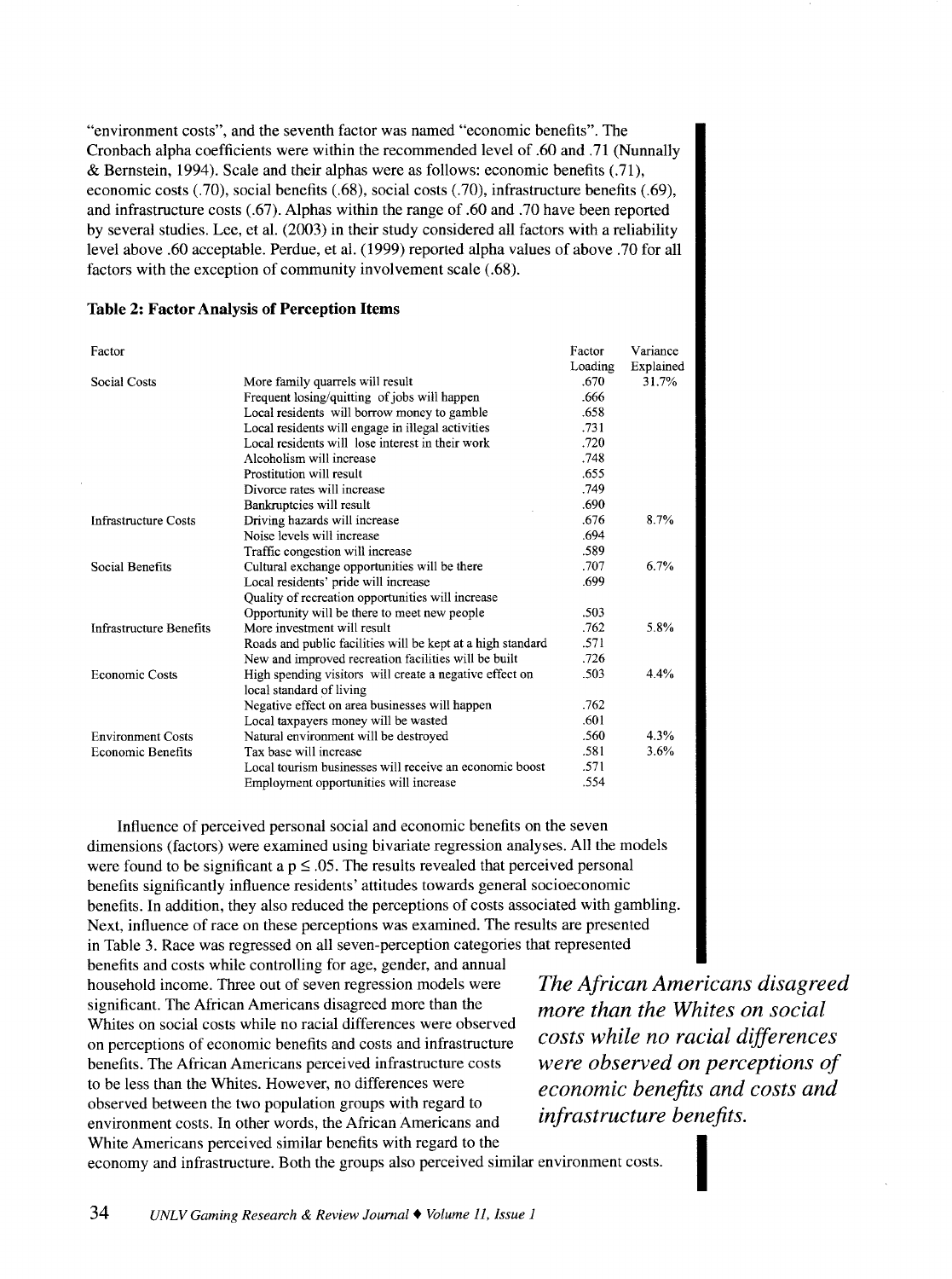|                                | <b>Average Rating</b> | F value | Significance | R squared |
|--------------------------------|-----------------------|---------|--------------|-----------|
| <b>Economic Benefits</b>       | 4.01                  | .544    | .801         | .013      |
| <b>Economic Costs</b>          | 2.18                  | 1.235   | .283         | .029      |
| Social Benefits                | 3.26                  | 3.562   | .001         | .080      |
| <b>Social Costs</b>            | 2.76                  | 5.256   | .000         | .113      |
| <b>Infrastructure Benefits</b> | 3.39                  | 1.235   | .283         | .029      |
| <b>Infrastructure Costs</b>    | 2.73                  | 2.377   | .022         | .055      |
| <b>Environment Costs</b>       | 2.93                  | .322    | .939         | .008      |

*Perceived Impacts of Gambling: Integration of Two Theories*  **Table 3: Influence of Race on Perceptions** 

Finally, nine multiple regression models were used to determine the influence of benefits, costs, race, and socioeconomic characteristics on the support for a proposed casino in Black Hawk County while controlling for age, gender, and annual household income. Findings (presented in Table 4) indicated that all models, except the environment costs model, were highly significant at  $p \leq .05$ . Respondents who disagreed more with the social costs supported the proposition while controlling for age, gender, and income. The social cost model also revealed that respondents with an annual household income between \$100,000 and \$150,000 differed in their support for the proposed casino while controlling for social costs. The first income group had a tendency to show higher support. Conversely, respondents who agreed more with the benefits tended to support the casino while controlling for demographics. However, support for the casino was equally divided among the proponents and opponents of environmental costs. With regard to race, African Americans agreed more with the statement that they were glad that their area would have a casino while controlling for age, gender, and annual household income. No differences in proposed casino support were observed among the respondents with different education levels while controlling for demographic variables.

## **Table 4: Influence of SET and SRT on Support for the Proposed Casino**

| F value | Significance | R squared |
|---------|--------------|-----------|
|         |              |           |
| 7.483   | .000         | .153      |
| 10.181  | .000         | .197      |
| 16.065  | .000         | .279      |
| 27.335  | .000         | .397      |
| 5.939   | .000         | .125      |
| 6.970   | .000         | .144      |
| .361    | .924         | .009      |
|         |              |           |
| 4.980   | .000         | .109      |
| .500    | .889         | .017      |
|         |              |           |

# **Discussion**

As discussed earlier, most of the studies examined residents' attitudes toward casino gaming development using the Social Exchange Theory as the theoretical framework. Findings of these studies suggested that perceptions of cost factors and benefit factors are the antecedents of locals' support and/or opposition for casino gaming development in their community, and local residents are likely to support development as long as the perceived benefits exceed the perceived costs. As suggested by the conventional wisdom approach (Samli, 1995), this approach, using aggregated costs and benefits perceptions of residents, assumes homogeneity within the residents perceptions of cost and benefit factors and focuses on perceptual differences at macro level. However, Samli (1995) suggest that conventional wisdom approach may not yield an accurate picture of locals' perceptions because it focuses on macro level indicators. He argues that using an unconventional wisdom approach may yield better results, which is more likely to provide a clearer picture of local residents' perceptions of cost and benefit factors and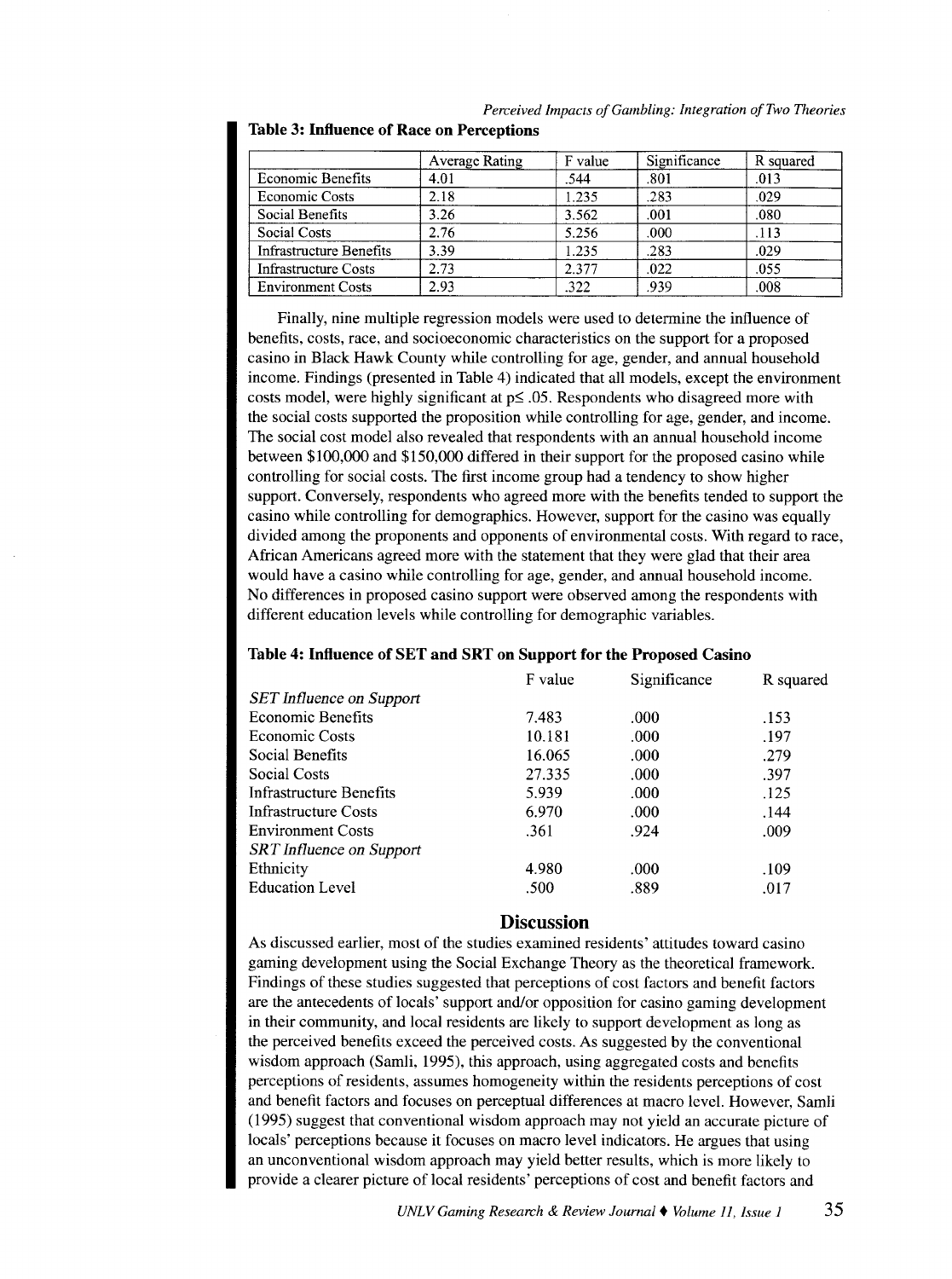their support and/or opposition for casino gaming in their community. Unconventional wisdom approach acknowledges the existence of within community differences in perceptions, attitudes and behaviors, and emphasizes differences and commonalities in micro-level values, perceptions and resulting behaviors. This view is further supported by studies that suggest residents' characteristics are likely to influence perceived impacts of gaming development (Perdue, et al., 1999; Lee, et al., 2003; Lee & Back, 2006; Stitt, et al., 2003). Therefore, this study suggests that examining residents' attitudes toward gaming in the context of SET (using the conventional wisdom approach) alone may not yield a clear portrayal of residents perceptions of impacts and their support for gaming development. In order to address issues raised by the unconventional wisdom approach, this study utilizes social representation variables, as suggested by the Social Representation Theory, such as race, educational attainment, and annual household income to further divide local resident population into micro segments. Micro segmentation of the local community using some of the variables suggested by the Social Representation Theory is likely to result in a better understanding of local residents' attitudes toward gaming development in their community.

One of the major theoretical contributions of this study is the integration of both SET and SRT in a single model to address the issues raised by the conventional wisdom approach in order to better understand local residents support for gambling development. In addition to examining overall residents' perceptions of costs and benefits factors and their impact on overall support for casino development, this study divided the local community into smaller segments using local residents' race, education levels and expected personal and general benefits from casino development as segmentation variables.

This study identified seven perceived costs and benefit factors. However, findings indicated that the perceptions of cost and benefit factors and their impact on overall support are likely to be influenced by local residents' race, education levels and expected personal and general benefits from casino development. Overall the model suggested that cost factors are likely to negatively influence overall support while benefit factors are likely to show positive impact. This is consistent with the finding of most of the previous studies, which suggest that locals are likely to participate in an exchange as long as they believe that the expected benefits outweigh the expected costs as suggested by the SET (Ham, et al., 2004; Giacopassi & Stitt, 1993; Hsu, 2000; Stitt, et al., 2003). However, when the community is segmented using the suggested segmentation variables, perceptions of cost and benefit factors were altered. Furthermore, the impacts of perceived cost and benefit factors on the support were changed when the SRT variables were introduced to the model. For example, findings suggested that residents who expect to receive personal benefits from gambling development are more likely to place more importance on socioeconomic benefits of gambling development than the associated costs compared to others. This finding suggests that residents who expect to receive personal benefits from the development are more likely to be strong supporters of the development. This finding is also consistent with the previous studies, which suggest the higher the personal benefits, the higher the support. In order to get a clearer picture of the influence of personal benefits from tourism on local resident perceptions of impacts and their support for development, it is important to control for demographic effects of other variables such as age, gender etc. Controlling the effects of other demographic variables further advances the understanding of the impact of personal benefits and provides further support for the applicability of the segmentation variables suggested by the SET.

This study also divided the community into smaller segments using the respondents' race and their education level as the segmentation bases in order to better understand the influence of race and education level of locals on their perceptions of cost and benefit factors and on their support. Findings suggested that while respondents' race significantly influences their perceptions and their support, their education level is likely to have no significant impact. Respondents' race is found to have significant influences on their perceptions of sociocultural impacts (positive and negative) and infrastructure costs.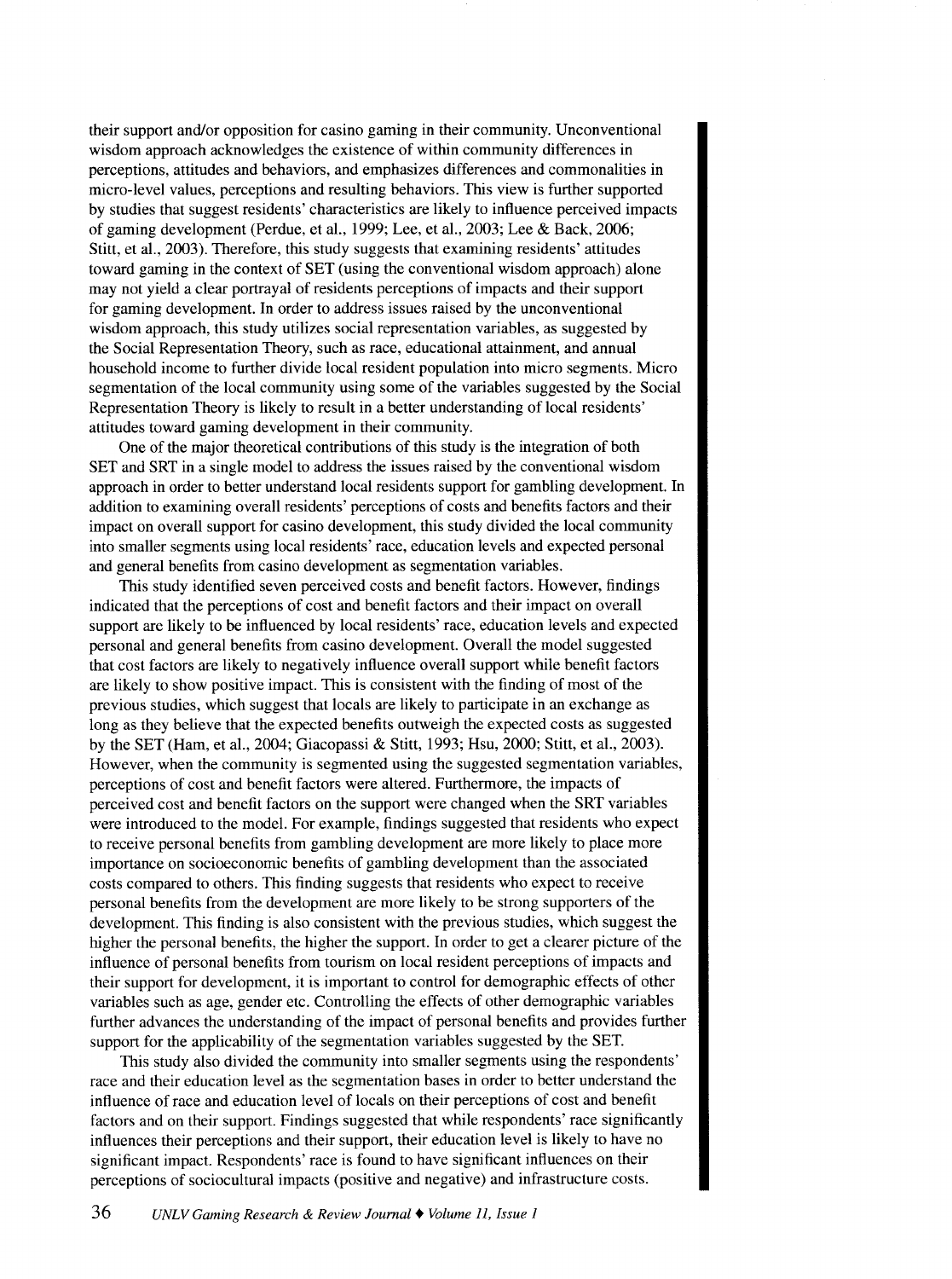Findings suggested that while there were no differences between the perceptions of benefits between African Americans and White Americans, African Americans tend to view social and infrastructure costs associated with the gambling development as less important. This may be explained by the fact that African Americans believe that they are more likely to receive personal benefits from the development as suggested by the findings, which further suggests that respondents' race has significant impact on their perceptions of personal benefits. Differences in perceptions of costs between two groups examined may also be explained by the differences in income levels of those two groups. As discussed earlier, African Americans' income level is relatively lower than White Americans. Thus, they may believe that gambling development in the area may provide opportunities for them to improve their standard of living by providing personal benefits such as jobs that are likely to increase their income level.

Overall, findings of this study suggest that utilizing a conventional approach is likely to yield an overall picture of locals' perceptions of cost and benefit factors, and their influences on overall support. However, this may not be good enough for community leaders and developers if they truly want to understand the perceptions of locals and their support. Dividing the community into smaller segments using the variables discussed in this study and/or using other variables may enable community leaders and developers to have a better understanding of locals' attitudes toward casino gaming development.

# **Implications**

Proliferation of legal gambling has been a subject of study for several decades. Legal gambling as an alternative form of recreation has been the most significant phenomenon affecting the tourism industry in the United States (Diamanche and Speyrer, 1996). The major motivation behind gambling expansion has been economic need. According to Perdue, Long and Kang (1995), the current wave of fiscal constraints at the state and local level has led to the current wave of pro-gambling sentiment. Several studies have shown that gambling can be highly profitable (Hsu, 2000; Perdue, et al., 1995; Pizam and Pokela, 1985; Roehl, 1994). However, several studies have also highlighted the repercussions of gambling (Caneday and Zeiger, 1991; Hsu, 2000; Stokowski, 1996). Thus, communities and organizations seeking to develop or increase gambling tourism should realize that the issue of local residents support for gambling is very complex. In order to generate community wide acceptance, community leaders and developers should encourage community participation from the beginning planning stage. Residents' participation in the planning and development process is essential and it is a fundamental necessity for sustainability of the development. Therefore, residents should be the focal point in the development (Choi and Sirakaya, 2005). However, hosts are frequently excluded from "decision-making and management of projects" (Teye, Sonmez and Sirakaya, 2002, p.670).

The first step in understanding the perceptions and attitudes of locals towards gambling tourism impacts is determining the areas of support and their concerns, impact of those areas on support and the factors that are likely to influence those perceptions and attitudes. However, as suggested by the findings of this study, while a group of residents may support the development, others may appose it. Therefore, understanding the attitudes of specific community segments toward casino development may be crucial for community leaders and developers if they want to find out which groups/ segments are likely to oppose or support the proposed development. Once these groups are identified, planners and developers can develop communication strategies to address the issues raised by each group individually.

. Findings also suggest that residents who expect to receive personal benefits from the development and African American residents are more likely to support the development if the potential for economic gain is considerable. Identification of residents in those segments may help planners and developers in convincing others about the benefits of development. Developers and planners can utilize those in their internal marketing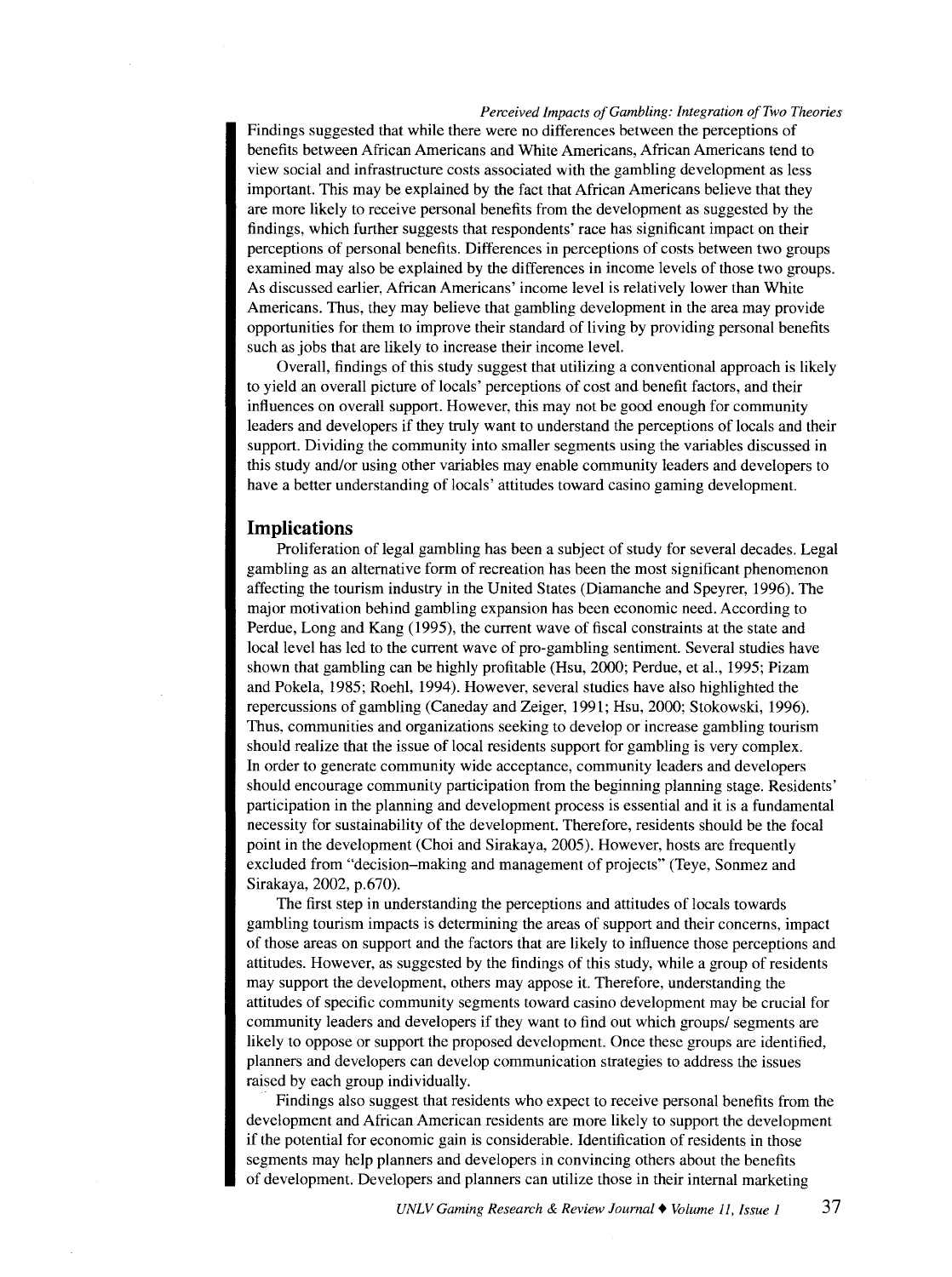efforts to change the opinion of others who feel that they have little to gain from casino development in their community by promoting the positive economic benefits on one-toone and face-to-face bases.

This study also demonstrated that both positive and negative impacts should be examined to better understand host community's attitudes. While most of members of the community were found to be concerned about economic benefits, others were more concerned about specific benefit and cost factors. For example, White Americans are found to be more concerned about the costs of the proposed development than African Americans and respondents with high incomes are found to be less likely to support the proposed development. Planners and developers can utilize these findings to develop communication strategies that deal with specific issues raised by each group. This may help them gain a larger support and may increase the chance of success of the proposed development.

The results of this study can be valuable to local planners, policy makers and business operators as they consider the type, size and complexity of gambling tourism development. Findings of this study can easily be used to further understand the genesis of perceived positive and/or genitive impact perceptions of gaming development and how different segments of a local community perceive various cost and benefits factors, how those perceptions are likely to influence their support for casino development. Developers and planners can use this information to address the issues that are likely to be raised by each community segment. In addition, having the information about various community segments' concerns may help guide developments more consistently congruent with local attitudes.

This study was subject to several limitations. One limitation of the study is that the study was directed at only the residents of Black Hawk community. It is possible that if the study was conducted on the residents of other counties and states, the magnitude and direction of the relationship in the model may be different. Therefore, other counties, states, and geographic regions should be explored and additional studies should be conducted.

Respondents were not asked how much gambling tourism development they perceived to be acceptable. They were only asked to indicate whether they would oppose or support gambling tourism development. It is possible that the specification of the level of development may alter the magnitude and direction of the relationship in the model. Future studies should include how much gambling development is likely to be supported by local residents.

This study only examined residents' reactions toward gambling tourism developments. It is possible that examination of the support for other type of tourism development may produce different results. Therefore, future studies should also examine residents' support for other type of tourism developments.

## **Conclusions**

Several conclusions can be derived from the research results in relative and absolute terms. The main purpose of this study was to use the SET and the SRT frameworks to examine perceived impacts and factors that are likely to exercise influence on those perceptions. This study integrates two separate research streams and in doing so makes a major theoretical contribution in tourism literature by demonstrating how race and educational representation affect each of the seven impact perceptions and support for proposed casino development separately. In addition, a multiple item scale with adequate psychometric properties was used and the reliability scores were high. It is critical that the SRT theory be tested in both rural and non-rural settings to postulate its significant influence on support for tourism development. Resident attitudes of tourism are not homogenous. These findings lend credence to earlier findings that support the SET. However, the extent to which local residents accept or reject changes caused by tourism does not depend solely on resident perceptions of how it affects their own personal welfare or community welfare, as residents' ways of thinking based upon social groups also influence support for tourism development to a great extent.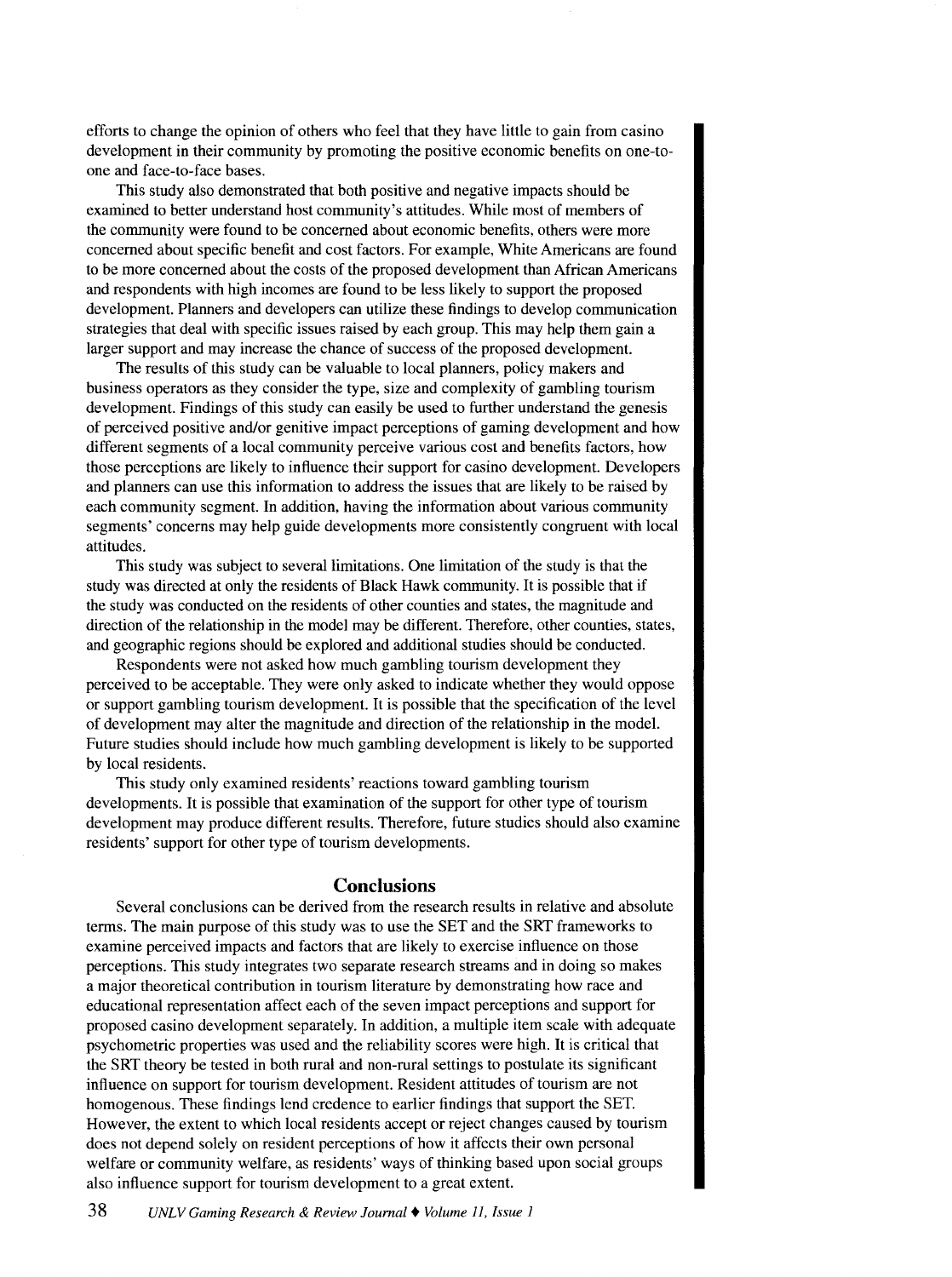- Allen, L., Long, P., Perdue, R., & Kieselbach, S. (1988). The impact of tourism development on residents' perceptions of community life. *Journal of Travel Research,* 27(1), 16-21.
- Andereck, K., Valentine, K., Knopf, R., & Vogt, C. (2005). Residents' perceptions of community impacts. *Annals of Tourism Research, 32(4)*, 1056-1076.
- Andriotis, K., & Vaughan, R. (2003). Urban residents' attitudes toward tourism development: The case of Crete. *Journal of Travel Research*, 42(2), 172-186.

Caneday, L., & Zeiger, J. (1991). The social, economic, and environmental costs of tourism to a gambling community as perceived by its residents. *Journal of Travel Research,* 30(2), 45-49.

Carmichael, B., Peppard, D., & Bourdreau, F. (1996). Mega-resort on my doorstep: Local residents' attitudes toward Foxwood Casino and Casino Gambling on nearby Indian Reservation Land. *Journal of Travel Research, 34(3),* 9-16.

Choi, H-S., & Sirakaya, E. (2005). Measuring residents' attitude toward sustainable tourism: development of sustainable tourism attitude scale. *Journal of Travel Research,* 43(4), 380-394.

Dense, J., & Barrow, C. (2003). Estimating casino patrons' expenditures by out-of-state patrons: Native American gaming in Connecticut. *Journal of Travel Research, 41,* 410-415.

Diamanche, F., & Speyrer, J. (1996). Report on a comprehensive five-year gambling impact research plan in New Orleans. *Journal of Travel Research, 34(3),* 97-100.

Eadington, W. (1996). The legalization of casinos: Policy objectives, regulatory alternatives, and cost/benefit considerations. *Journal of Travel Research, 34* (3): 3-8.

Faulkner, B., & Tides well, C. (1997). A framework of monitoring community impacts of tourism. *Journal of Sustainable Tourism,* 5(4), 247-58.

Fredline, E., & Faulkner, B. (2000). Host community reactions: A cluster analysis. *Annals of Tourism Research, 27(3),* 763-84.

Gabe, T., Kinsey, J., & Loveridge, S. (1996). Local economic impacts of tribal casinos: The Minnesota case. *Journal of Travel Research, 34* (3): 81-88.

Gazel, R. (1997). The economic impacts of casino gambling at the state and local levels. *Annals of the American Academy of Political and Social Science, 556,* 66-84.

Gursoy, D., Jurowski, C., & Uysal, M. (2002). Resident's attitudes: A structural modeling approach. *Annals of Tourism Research, 29* (1), 79-105.

Gursoy, D., & Rutherford, D. (2004). Host attitudes toward tourism: An improved structural model. *Annals of Tourism Research, 31(3),* 495-516

Ham, S., Brown, D., & Jang, S. (2004). Proponents and opponents of casino gambling: A qualitative choice model approach. *Journal of Hospitality and Tourism Research,*  28(4), 391-407.

Hattie, J. (1985). Methodology review: Assessing unidimensionality of tests and terms. *Applied Psychological Measurement,* 9(2), 139.164.

Hing, N., & Breen, H. (2001). Profiling Lady Luck: An empirical study of gambling and problem gambling amongst female club members. *Journal of Gambling Studies, 17* (1), 47-69.

Hsu, C. (1998). Gaming as an economic development tool: A case study of two Iowa communities. *Pacific Tourism Review, 1,* 211-24.

Hsu, C. (2000). Residents support for legalized gambling and perceived impacts of riverboat casinos: Changes in five years. *Journal of Travel Research,* 38(4), 390-395.

Iowa Gaming and Racing Association (2004). Statistical information. Retrieved 20 June 2005 from http://www3.state.ia.us/igrc.

Jinkner-Lloyd, A. (1996). Gambling of economic development. *American City* & *County Journal,* 111(8), 57-64.

Jurowski, C., Uysal, M., & Williams, D. R. (1997). A theoretical analysis of host community resident reactions to tourism. *Journal of Travel Research,* 36(2), 3-11.

Lee, C, & Back, K. (2006). Examining structural relationships among perceived impact, benefit, and support for casino development based on 4-year longitudinal data. *Tourism Management,* 27, 466-480.